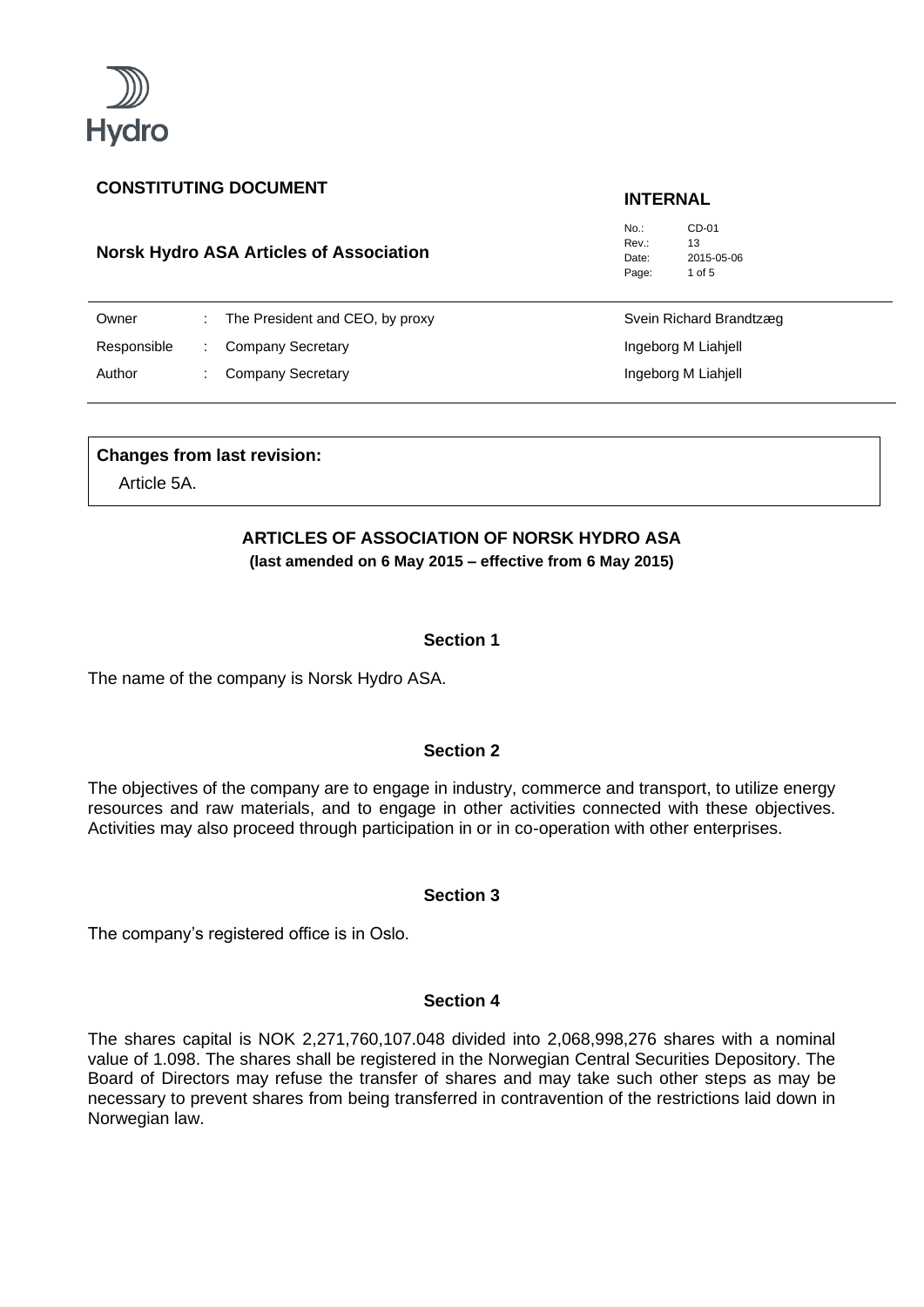#### **Norsk Hydro ASA Articles of Association**

No.: CD-01  $\mathsf{R}_{\mathsf{PV}}$ . 13 Date: 2015-05-06 Page: 2 of 4

### **Section 4 A**

If the share capital is increased, and provided that Norwegian law in force at the time so permits, preferential subscription rights shall be reserved in connection with each such capital increase on the conditions stipulated by the Board of Directors, for up to

a) 0.83 percent of the increase for holders of the 83 unredeemed founder certificates, and up to

b) 2.79 percent of the increase for holders of the 4,343 unredeemed subscription certificates.

These preferential rights shall not apply if the increase is made in order to issue shares to third parties as compensation for their transfer of assets to the company. The certificates may be transferred independently of the shares.

#### **Section 5**

The company's Board of Directors shall be composed of nine to eleven members who are elected by the Corporate Assembly for periods of up to two years at a time. The Corporate Assembly elects the chairperson and the deputy chairperson of the Board of Directors for the same period.

If the office of a director comes to an end during the period for which he or she is elected, the Corporate Assembly may elect another director to hold office for the remainder of the period in question.

#### **Section 5A**

The Nomination Committee consists of minimum three and maximum four members who shall be shareholders or shareholders' representative. The members of the Nomi-nation Committee, including its chairperson, are elected by the General Meeting. The chairperson of the Nomination Committee and at least one other member shall be elected among the members of the Corporate Assembly elected by the shareholders. The members of the Nomination Committee are elected for periods of up to two years at a time. If the chairperson resigns as member of the Nomination Committee during the electoral period, the Nomination Committee shall elect among its members a new chairperson for the remainder of the new chairperson's electoral period.

The chairperson of the Board of Directors and the President and CEO, who do not hold voting rights, shall be requested to attend at least one meeting of the Nomination Committee before it furnishes its final recommendation.

The Nomination Committee makes its recommendation to the General Meeting regarding the shareholders' election of members and deputy members to the Corporate Assembly and regarding remuneration to the members of the Corporate Assembly.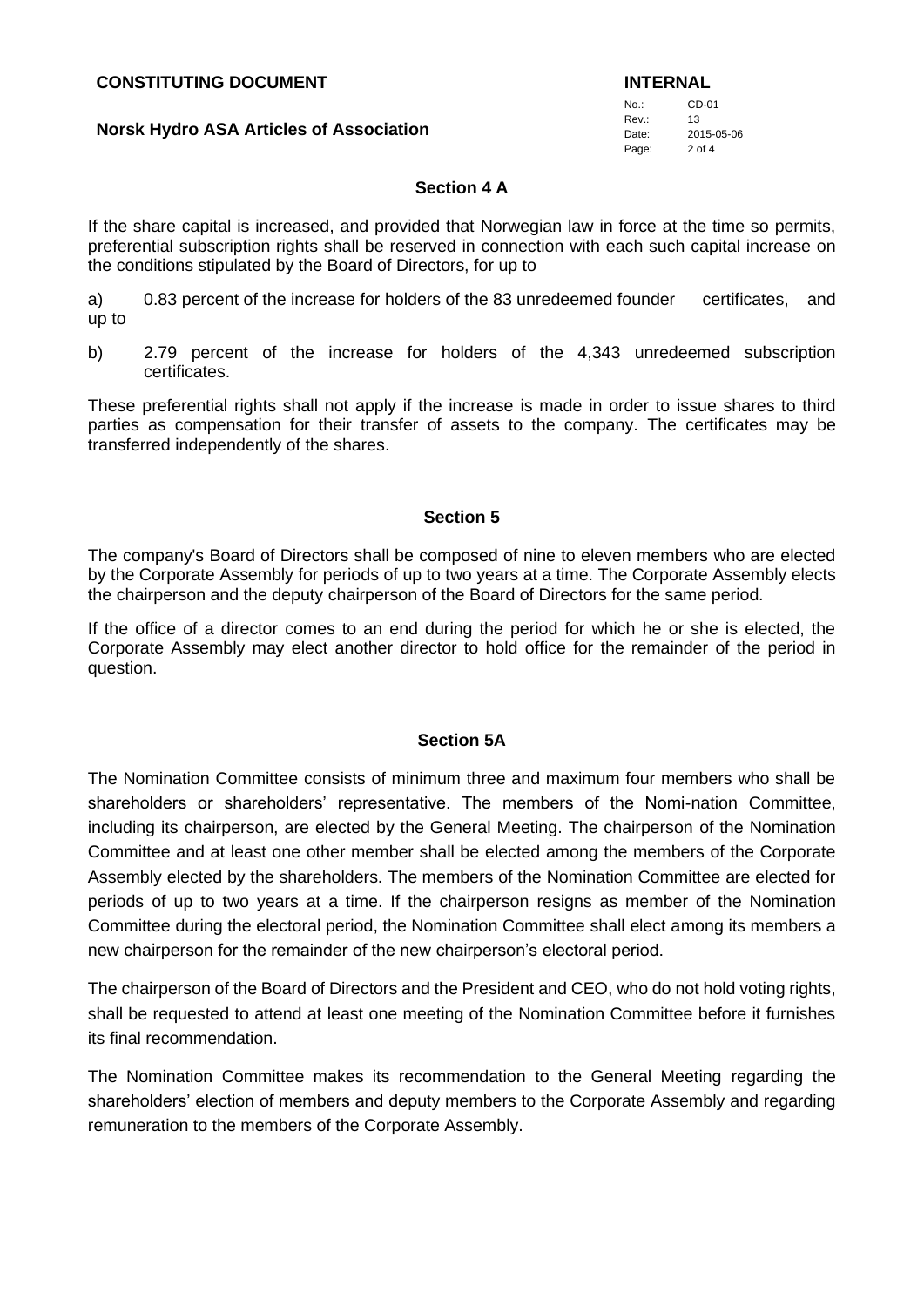### **Norsk Hydro ASA Articles of Association**

The Nomination Committee makes its recommendation to the General Meeting regarding the election of the members and chairperson of the Nomination Committee and regard-ing remuneration to the members of the Nomination Committee.

The Nomination Committee makes its recommendation to the Corporate Assembly regarding the election of the shareholders' representatives of the Board of Directors and regarding remuneration to the members of the Board of Directors.

At the proposal of the Corporate Assembly's shareholder-elected members, the General Meeting adopts guidelines for the Nomination Committee."

# **Section 6**

The Board of Directors may authorize a Board member, the President or specifically designated employees to sign for the company, and also to designate procurists. The Board of Directors may decide that authorization to sign for the company may only be exercised by several persons jointly.

# **Section 7**

The company's Corporate Assembly shall comprise eighteen members, who are elected for periods of up to two years at a time. Twelve of the members and their four deputy members shall be elected by the General Meeting, while six of the members and their deputy members shall be elected by and from among the company's employees. The Corporate Assembly elects its own chairperson and deputy chairperson for periods of up to two years at a time.

#### **Section 8**

The Corporate Assembly shall exercise supervision to ensure that the company's objects are furthered in compliance with applicable law, the Articles of Association and the resolutions of the General Meeting and the Corporate Assembly. The Corporate Assembly may adopt recommendations on any matter whatsoever for submission to the Board of Directors. At the proposal of the Board of Directors, the Corporate Assembly shall adopt resolutions in matters concerning investments that are substantial compared with the company's resources, or concerning such rationalization of, or changes in, operations as will entail a major change in or redeployment of the labor force.

### **Section 9**

The General Meeting shall be convened by the Board of Directors in accordance with applicable legal requirements.

Documents concerning matters to be considered at the general meeting and which have been made available for the shareholders on the company's website do not have to be sent to the shareholders. This also applies to documents which by law shall be included in or attached to the notice of the

No.: CD-01 Rev.: 13 Date: 2015-05-06 Page: 3 of 4